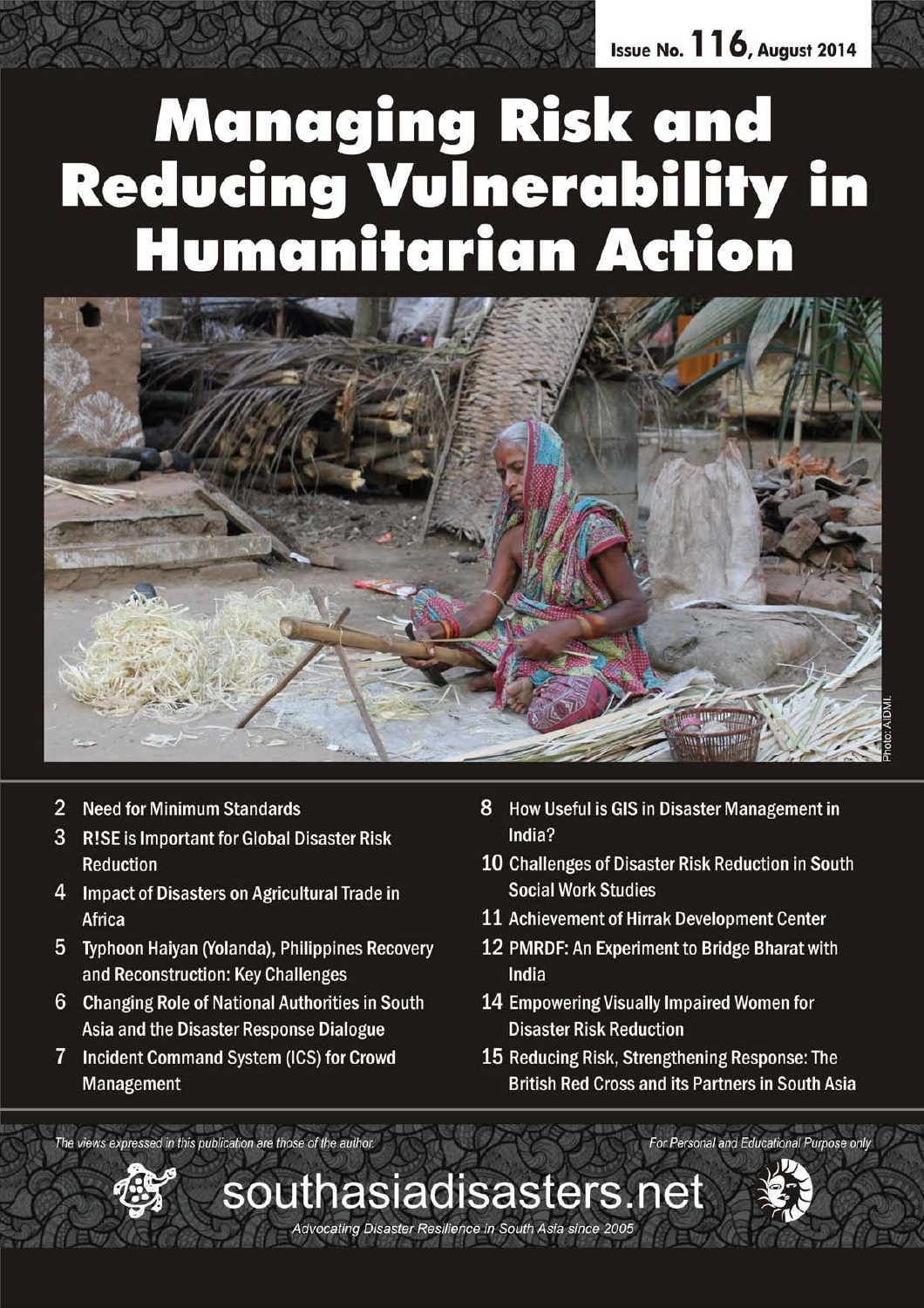## **ABOUT THIS ISSUE**



This issue of *Southasiadisasters.net* is titled 'Managing Risk and Reducing Vulnerability in Humanitarian Action'. As apparent in its title, this issue deals with the various aspects of disaster management. Climate change, unplanned urbanization, institutional failure and civil strife have become characteristic features of the developing countries in this day and age. All these factors compound the exposure level of the citizens of such countries, thereby pushing a greater number of them into the embrace of vulnerability.

This issue contains articles that expound upon the various measures to manage the risk of natural hazards and reduce underlying vulnerabilities. Lucidly written and meticulously researched, this issue contains articles on diverse topics from the field of DRR, ranging from the impact of disasters on agricultural trade in Africa to the importance of GIS in disaster management; and from the key challenges to typhoon Haiyan recovery to empowering visually impaired women from DRR.

BENCHMARKING DRR

# Need for Minimum Standards

The terms 'Disaster Risk Management' (DRM) and 'Disaster Risk Reduction' (DRR) have often been used interchangeably, but these have different connotations. While DRM covers every aspect of management of risks of disasters, includingpre-disaster prevention, mitigation and preparedness as well as post-disaster response, recovery and reconstruction, DRR typically includes only the pre-disaster activities of risk reduction.

However, preparedness for postdisaster humanitarian response, early recovery and reconstruction provides tremendous opportunities for risk reduction. Better preparedness for response and recovery saves lives and reduces risks of distress and human sufferings, while risk-sensitive reconstruction or 'building back better' can actually prevent or mitigate disasters.

Recognizing the potential role of disaster response in reducing vulnerabilities and risks of disasters, the fifth priority of the Hyogo Framework of Action – the global framework of building resilience of nations and communities to disasters – has called for *strengthening disaster preparedness for effective response at all levels*. Happily countries and communities around the world have demonstrated higher levels of progress in disaster preparedness than any other aspects of risk reduction.

Humanitarian action of response and recovery has a long history and tradition of service to save lives. The valuable lessons learnt from the wealth of experiences have been put together in numerous standards and guidelines covering almost every aspect of disaster response. Yet there are lots to be done to implement and further improve the standards according to the changing contexts, needs and aspirations of the people.

Disaster Management Act of India, passed almost a decade back, had mandated the National Disaster Management Authority to develop 'minimum standards of relief' to be provided to persons affected by disasters, which would include (a) the minimum requirements to be provided in the relief camps in relation to shelter, food, drinking water, medical cover and sanitation; (b) special provisions to be made for widows and orphans; (c) ex-gratia assistance on account of loss of life as also assistance on account of damage to houses and for restoration of loss of livelihood; and (d) such other relief as may be necessary. Such guidelines are yet to be put in place.

In the absence of any such standard guidelines, disaster response and relief in India are still largely ad hoc, and far too inadequate to meet the needs of people in distress. There is need to develop and institutionalize the statutory standards and further broaden these to include other areas of humanitarian concern such as protection of women, children, aged and the disabled. Restoration of livelihood for the poor affected by disasters is another major area of concern which needs to be addressed in a comprehensive manner involving all the stakeholders. Surely this task should engage the priority action of the new government in power at the centre.

**– Dr. P.G.Dhar Chakrabarti,** IAS (Retd) Distinguished Fellow, The Energy and Resources Institute (TERI), New Delhi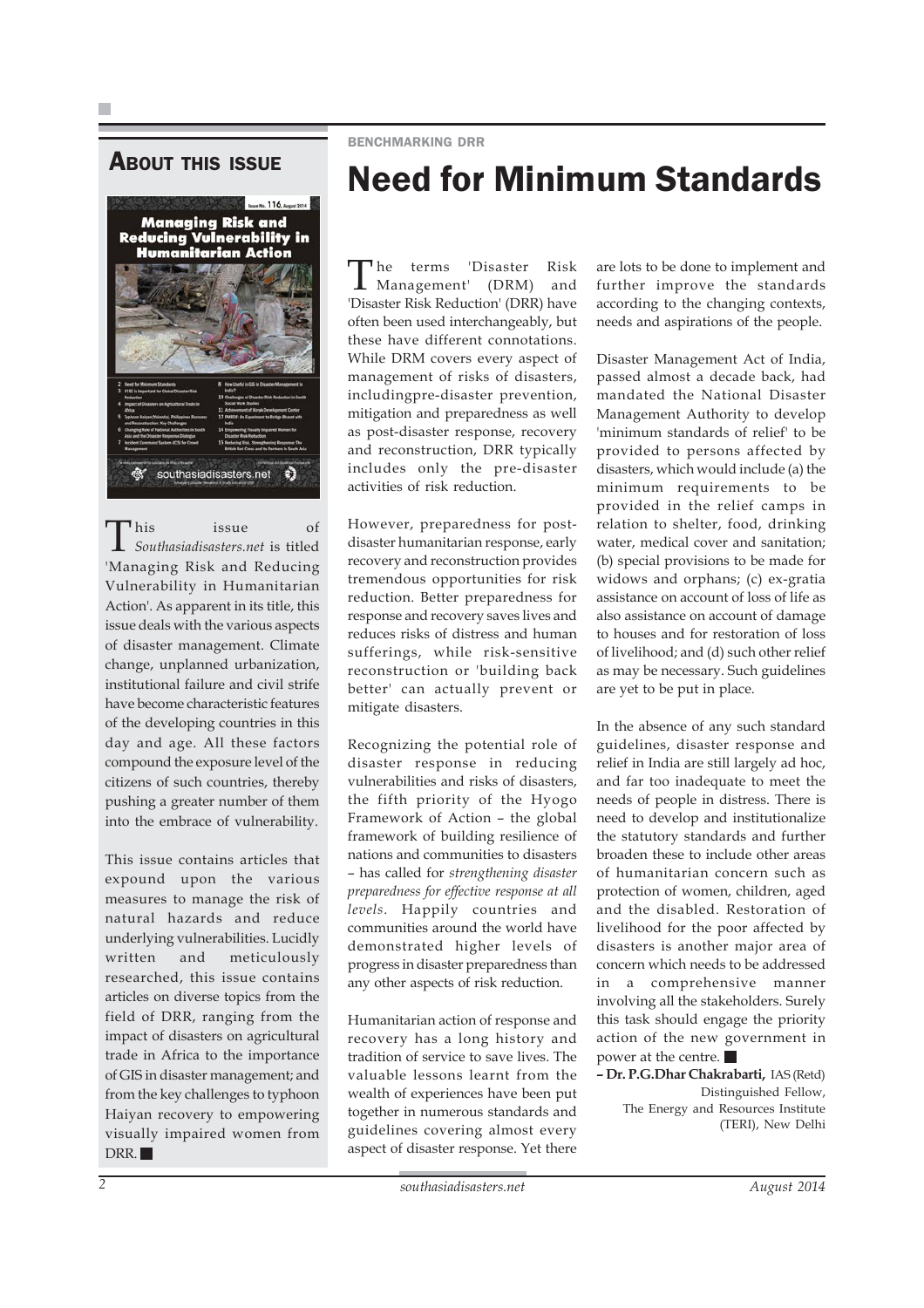## MANAGING RISK

# R!SE is Important for Global Disaster Risk Reduction

*"Economic losses from disasters are out of control and can only be reduced in partnership with the private sector".*

These words by Ban-ki Moon, Secretary-General of the United Nations, highlight the need for business and government leaders to act now. Whilst there is an emerging alignment of the international agenda on sustainable development, climate change and disaster risk reduction, much practical action is required to build long-term resilience. This observation is also one of the main lessons provided by the last Global Assessment Report (GAR13) issued by the United Nations Office for Disaster Risk Reduction in 2013.

GAR13 provides evidence that shows the growing impact of disasters on business through escalating direct losses, supply chain interruptions and wider effects on performance and reputation. These impacts ripple through economies and societies as a whole. At the same time, business depends on the capacity of the public sector to provide the resilient infrastructure and urban systems which underpin competitive and sustainable economies.

In this context, UNISDR has joined with Price water house Coopers to develop a new kind of public private partnership with the aim to increase the inclusion of disaster risk in all investments and to provide new tools and good practices to public and private actors at the global and local levels.

GAR13 laid out a roadmap for the Initiative embodying the value

proposition for investing in prevention through 8 streams of activities:

The programme was launched with the following key principles:

- Disaster Risk Management Strategies
- Risk Metrics
- Disaster Risk Management **Standards**
- Disaster Risk Management Higher Education
- Disaster Risk-Sensitive Investment Principles
- Resilient Cities
- Role of Insurance
- Disaster Risk Management in the United Nations

These 8 activity streams have been identified as critical areas of work to

support decision makers and investment strategies as well as prepare the future of disaster risk reduction in a pro active way, from integrating disaster risk reduction in the higher education curricula to improving the assessment of disaster risk in the insurance policies. The R!SE Initiative aspires to improve the overall investment process.

Because practical experience critical to assess the needs, and knowledge gaps as well as to build strong bridges between theory and practice, the R!SE Initiative brings together major and well known companies and organizations to lead the activity streams and develop the 6 years work plan which will be used from 2014 to 2020.

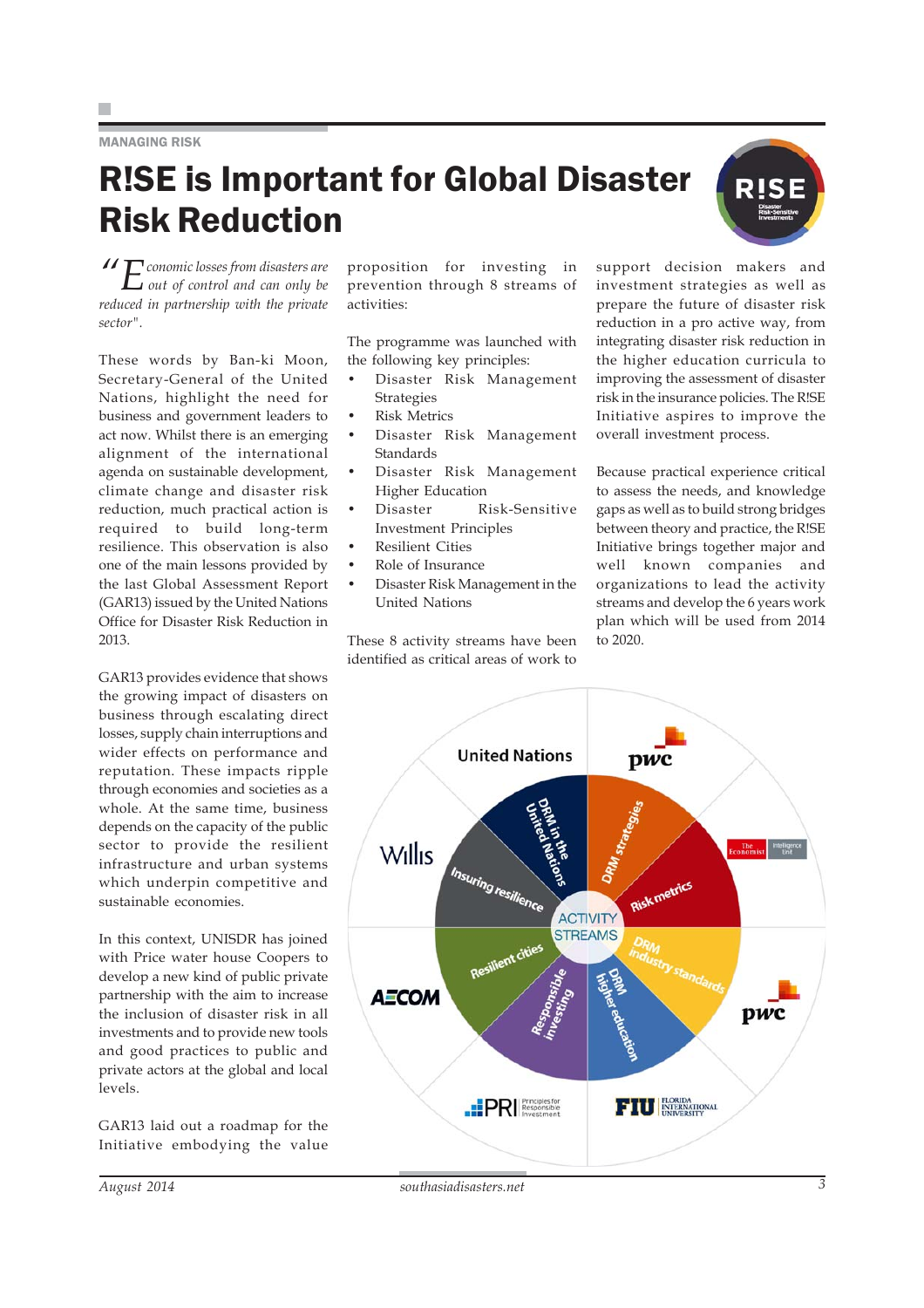×

Responding to this call for commitment, PwC but also The Economist Intelligence Unit, Florida International University, UN-PRI, AECOM and Willis have already taken the lead of the activity streams, developed the concrete activities to achieve, and identified the outcomes.

The result is a USD20 millions program with more than 30 deliverables, new tools, standards and concrete ways of improvement in terms of intellectual property and metrics. The Initiative also builds on the work of UNISDR's Private Sector Advisory Group (UNISDR – PSAG) and supports existing UNISDR

programs like "Making Cities Resilient: My city is getting ready", already endorsed by 1748 cities and through one of its concrete implementation tools: the "City Disaster Resilience Scorecard".

With these targeted areas of work and results, the R!SE Initiative will play a key role in the overall effort for disaster risk reduction by focusing on investments and associated themes: protection of populations, sustainability of employment, resilience of economies but also development and climate change adaptation.

Nevertheless, this ambitious Initiative will only succeed with a sustainable engagement from the public and private sectors and with direct in-kind or financial contributions made by governments, businesses and individuals who are ready to make all investments risksensitive and to build resilient societies.

Any further information about the R!SE Initiative can be requested by email at (rise@un.org) and a program summary can be downloaded at www.theriseinitiative.org.

> **– Sebastien Penzini,** R!SE, UNISDR, Geneva

## NEW DIMENSIONS OF DRR

# Impact of Disasters on Agricultural Trade in **Africa**

 ${\rm A}^{\scriptscriptstyle \rm ll}$  African farmers can speak<br>the fact how much weather conditions have changed in recent years. They might not call this "climate change" but they would certainly tell you that for instance the period between extreme droughts has shrunk from 15 to 3 years now. They have enough of their problems anyway but low yields resulting from bad weather are one of the main hindrances of their livelihood.

The UN Food and Agriculture Organization FAO estimates that 80% of all hungry and poor people are small-scale food producers (such as farmers, pastoralists, fisherfolks, landless agricultural workers) and this is the biggest paradox of hunger and development: hungry people are those who are directly linked with food production. Unfortunately for Africa, the continent has the greatest number of hungry people in the world. For, one in four people there goes to bed on an empty stomach.

African population should also double to 2 billion people by 2050 which poses a big challenge in front of African food production.

Moreover, things might get worse because according to the predictions of the Intergovernmental Panel on Climate Change (IPCC) Sub-Saharan countries (especially the Horn of Africa) will suffer the most in the upcoming years due to climate change impacts. Production of main staples (such as wheat or maize) might even decrease by 50% which would have a huge negative implication on local food security.

We have to keep in mind that agriculture accounts for average 43% of the annual gross domestic product (GDP). Weather-related crop failures will certainly affect African economy and trade with agricultural commodities even though most African countries do not trade with each other but rather with developed

countries focusing on cash crops like coffee, cocoa and cut flowers. Unfortunately, cash crop production is being preferred to staples so cash food producers are provided with better soil or better natural resources.

It is also worth to mention that more than two thirds of African countries are classified as Net Food-Importing Developing Countries. That means that disasters resulting from climate change impacts – droughts, flooding, unpredictable weather events - in main food exporting countries may have direct consequences on staple food imports in Africa (lower yields in producing countries lead to decrease in export). Thus, the future of agriculture, agricultural trade and food security in Africa remains very uncertain.

– **Dagmar Milerova Praskova,** Food Security Analyst, Glopolis (Independent think-tank) Czech Republic (Europeon Country)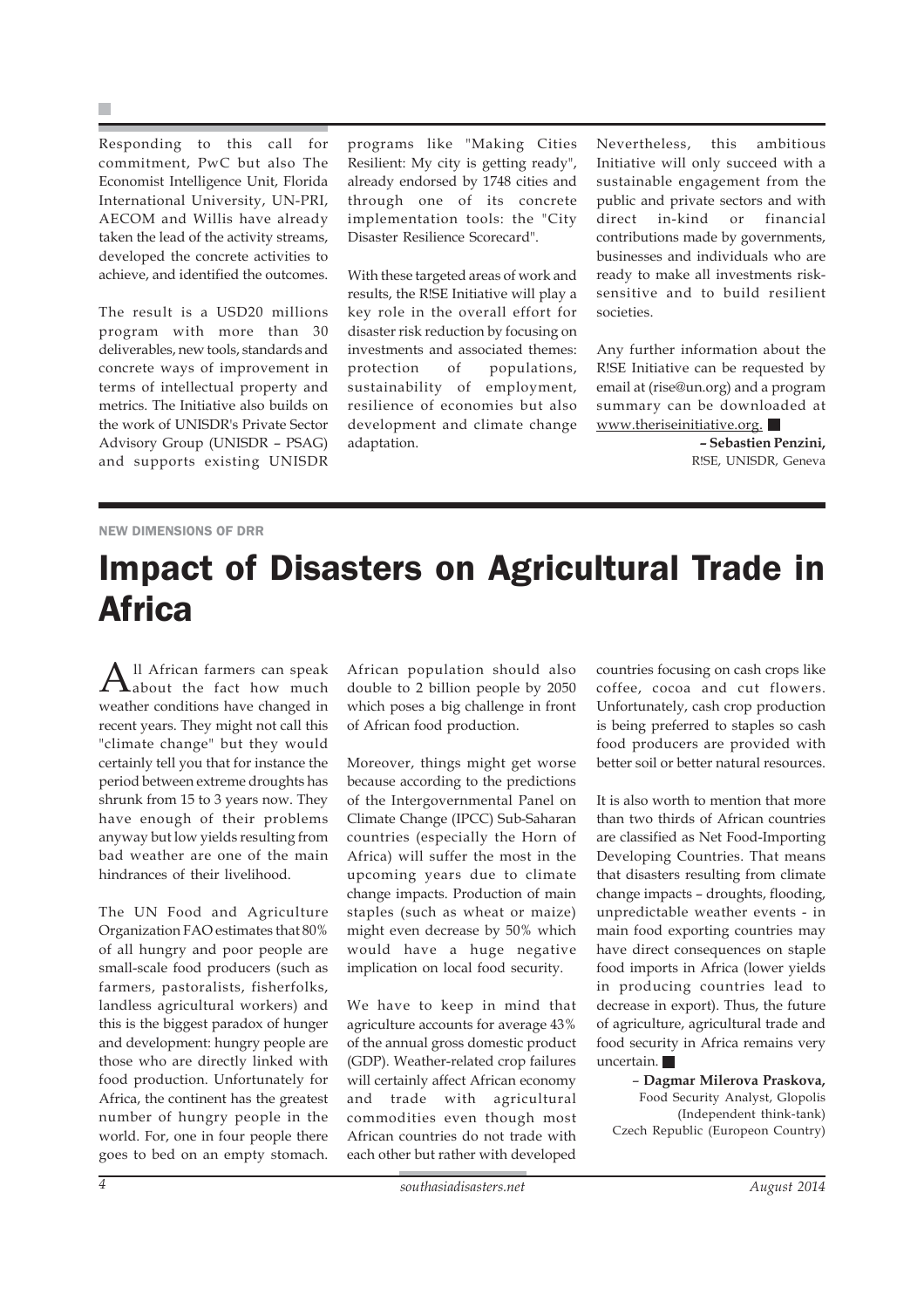## RECOVERY AND RECONSTRUCTION

# Typhoon Haiyan (Yolanda), Philippines Recovery and Reconstruction: Key Challenges

## **Background**

Typhoon Haiyan (locally known as Yolanda), considered to be the most powerful typhoon in the living memory, devastated portions of Southeast Asia, in particular the eastern Visayas region (also known was Region VIII) of the Philippines on 8th November 2013. It led to death of at least 6,155 people, affected 16.1 million people, destroyed over 1.1 million houses, livelihoods and other facilities such as schools, hospitals, public buildings and roads<sup>1</sup>. The total damage and loss was initially estimated to 12.9 bn USD and may reduce the country's economic growth by 0.3 percentage points in 2013 and 20142.

The Government of Philippines supported by development partners launched a massive response and relief operation which was phased out by the end of May 2014 and the long-term recovery and reconstruction started soon with the underlying principle of 'Build back Better'3. The Recovery and reconstruction is considered to be a complex process as it links response and relief phase to long-term development. The management of the following critical challenges will determine the success of the Typhoon Haiyan recovery and reconstruction.

## Governance of Recovery

Recovery and reconstruction is not 'business as usual', hence governance is key and it calls for a special institution, which coordinates the overall recovery and has autonomy and flexibility to meet the changing needs on the ground. The Philippines has highly decentralized governance mechanism such as Barangay (village),

Municipality and Cities are fully autonomous bodies. Centralized coordination with these autonomous local government units (Typhoon Haiyan involves 59 cities, 587 municipalities and 12,122 Barangays) is a mammoth challenge as Recovery involves a number of central level policy decisions to be implemented in limited time by the implementing agencies. Also, lack of a strong central coordinating governance may lead to overlaps and increased transaction cost.

## Standards of Recovery and Reconstruction

The Typhoon Haiyan brought back the issue of climate change and disaster linkages at various forums while several reports and studies highlighted that the intensity of hydro-meteorological disasters is increasing and that the future is likely to witness more of such events. In the backdrop of this extreme event, benchmarking the recovery and reconstruction standards including of structures will be challenging. The trade-off between the acceptable level of risk and investment in resilience will be extremely challenging.

## Beyond Physical Reconstruction

The people of Typhoon Haiyan areas not unknown to Typhoons but the intensity of this Typhoon was beyond comprehension. This Typhoon had a huge psychological impact on many victims and the psychological recovery of these victims has become a key challenge. About 90 percent of the total damage and loss has fallen on the private sector and many of the affected people are small shop owners. This implies that livelihood recovery is inextricably linked with the Haiyan recovery.

## High Incidence of Poverty

The impact of this Typhoon was centered on some of the poorest provinces in the country and as per 2012 data the average household income in the severely affected provinces was 75 percent of the national average. These area have high rates of malnutrition, child mortality and rank below the national average in immunization coverage4. Recovery provides an opportunity to transform this region and improve the lives of its citizens.

### Reducing Exposure

The Typhoon Haiyan led to storm surge of over four meters and most of the lives were lost due to storm surge. The Government of Philippines has issued the 40-meter no build/ dwelling zone policy to reduce exposure to hazards. In most of the typhoon affected region, the plain land between water bodies (ocean, bay, etc) and mountains is limited, hence implementation of 40 meters no built/dwelling zone policy will be challenging. Also, fishery has been the major source of livelihoods in the affected region and relocation of the community away from the source of livelihoods may not be easy as it calls for tradeoff between risk and livelihoods opportunity.

Hence, it is important to consider these challenges in planning and implementing the architecture of the Typhoon Haiyan recovery and reconstruction to truly realize the true spirit of 'Build Back Better'.

> **– Sudhir Kumar** *and* **Connie delos Santos,** UNDP, Tacloban, Philippines

1 National Disaster Risk Reduction and Management Council, 24th December 2013.

2 Reconstruction Assistance on Yolanda, National Economic and Development Authority, Philippines, December 2013.

3 Typhoon Haiyan (Yolanda) Early recovery, Livelihoods and Agriculture Plan, the Philippines, February 2014, the

Philippines Humanitarian Team 4 Reconstruction Assistance on Yolanda, National Economic and Development Authority, Philippines, December 2013.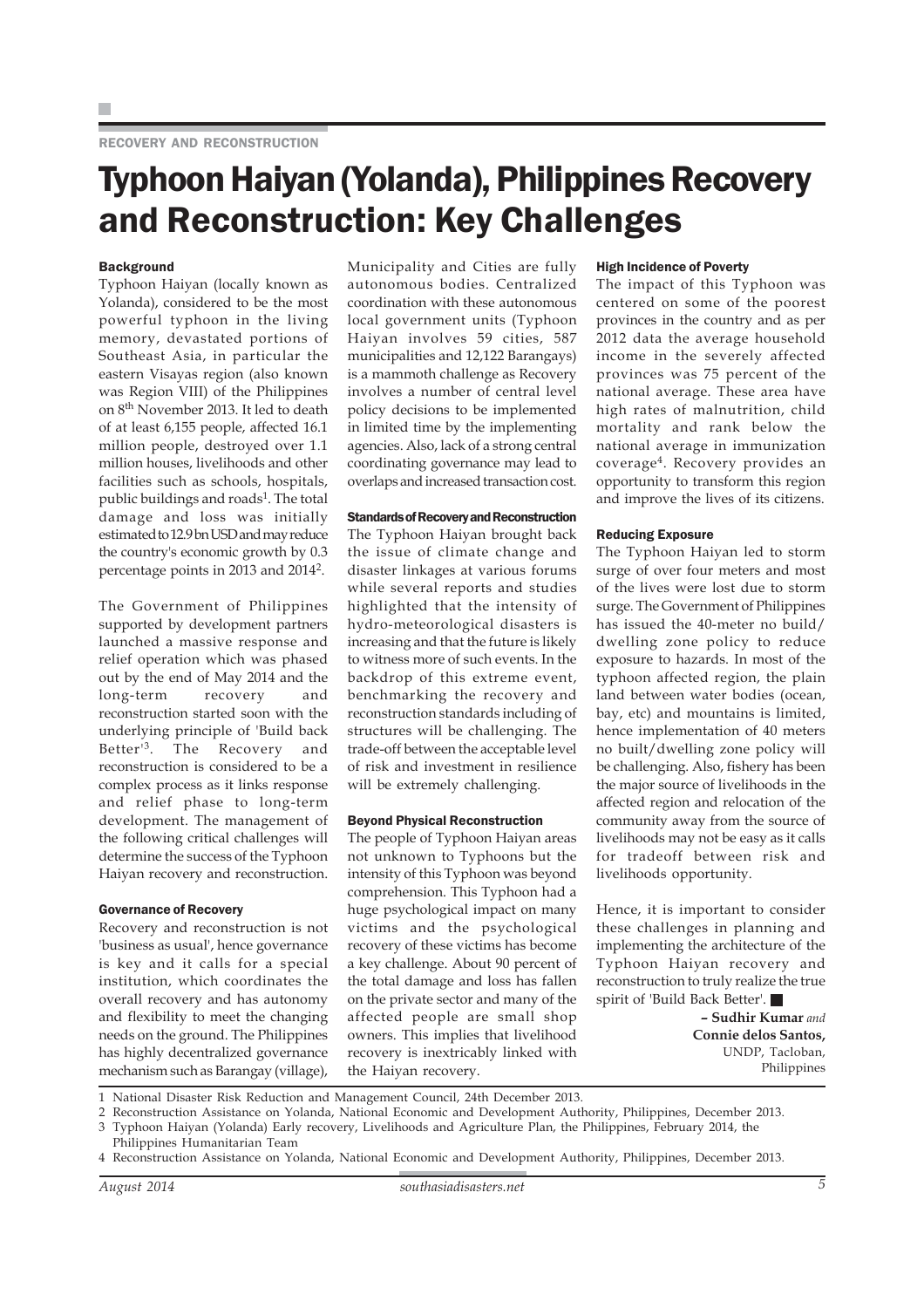## DISASTER RISK REDUCTION

# Changing Role of National Authorities in South Asia and the Disaster Response Dialogue

Governments have a primary<br>
Gresponsibility vis-à-vis their own people in humanitarian crises, as recognized by UN General Assembly resolution 46/182: "Each State has the responsibility first and foremost to take care of the victims of natural disasters and other emergencies occurring on its territory". However, international humanitarian actors often assume that governments and local actors are unwilling or unable to respond to the needs of their citizens which may generate some tensions. While this may be true in some contexts, there are many situations where stronger cooperation between governments and humanitarian actors is desirable.

In the last decade, important changes have taken place in disaster risk management, which have an impact on the role of national and international humanitarian actors. For example in South Asia, a growing number of countries have significantly strengthened their national disaster management capacities. In Pakistan, the National Disaster Management Authority was established two years after the devastating earthquake in 2005, and strengthened by the National Disaster Management Act in 2010. The act created a three tiered disaster management system comprising national, provincial and district levels. At the national level the National Disaster Management Authority deals with public policy, regulation, coordination, planning and monitoring. At the provincial level and district level, Provincial and District Disaster Management Authorities are created and given

1 See Development Initiative (2011) *Analysis of financing mechanisms and funding streams to enhance emergency preparedness.*

competencies in disaster preparedness, response, reconstruction and rehabilitation. This system of centralized policy and coordination with decentralized execution contributes to reducing disaster risk in Pakistan. In India, the National Disaster Management Authority was created by the 2005 Disaster Management Act. With this act, the Indian government shifted its strategic focus from post-disaster response to disaster risk reduction mechanisms. Similar trends can be observed in Bangladesh and other countries in the region, as well as in other regions.

The growing capacity of governments in the area of disaster risk management with the establishment of well organised and experienced National Disaster Management Authorities, has important implications for the role of humanitarian actors.<sup>1</sup> The current international humanitarian system remains largely focused on service delivery, with limited efforts towards supporting national capacities. International humanitarian actors are slow in adapting to these changes. In addition, they are often criticised for by-passing national actors and for not consulting with national and local authorities when delivering humanitarian assistance. In disasterprone countries where government authorities have made some efforts to reinforce their own capacities and structures, international humanitarian actors should be prepared to adapt their approaches, with stronger cooperation with national authorities while respecting humanitarian principles.

The Disaster Response Dialogue, convened by the International Federation of Red Cross and Red Crescent Societies (IFRC), the International Council of Voluntary Agencies (ICVA) and the UN Office for the Coordination of Humanitarian Affairs (OCHA) and the Government of Switzerland is a platform where the above issues are discussed, with a view to improving cooperation and trust between governments and humanitarian actors involved in international disaster response. Following a first meeting in 2011, the Disaster Response Dialogue is organising a conference in September 2014 in Manila, with a view to agreeing on concrete actions for improving cooperation between governments and humanitarian organisations. To find out more on the Dialogue, please visit: http://www.drdinitiative. org

> **– In Hye Sung,** Research and Communication Advanced Intern, Disaster Response Dialogue, IFRC

## World Bank and Disaster Risk Reduction

That is the best role World Bank can play in disaster risk reduction in India? A reply to this question was found in an internal meeting of AIDMI on March 21, 2014 in Ahmedabad. Four key areas came up. One, in protecting women's work in at risk areas; two, in protecting students and parents; three, in insuring MGNREGA participants; and four in sustaining knowledge initiatives that reduce risk. This discussion was held after the visit of Dr. Hilhorst to explore day-to-day politics of disaster risk and climate adaptation.

**– Mihir R. Bhatt**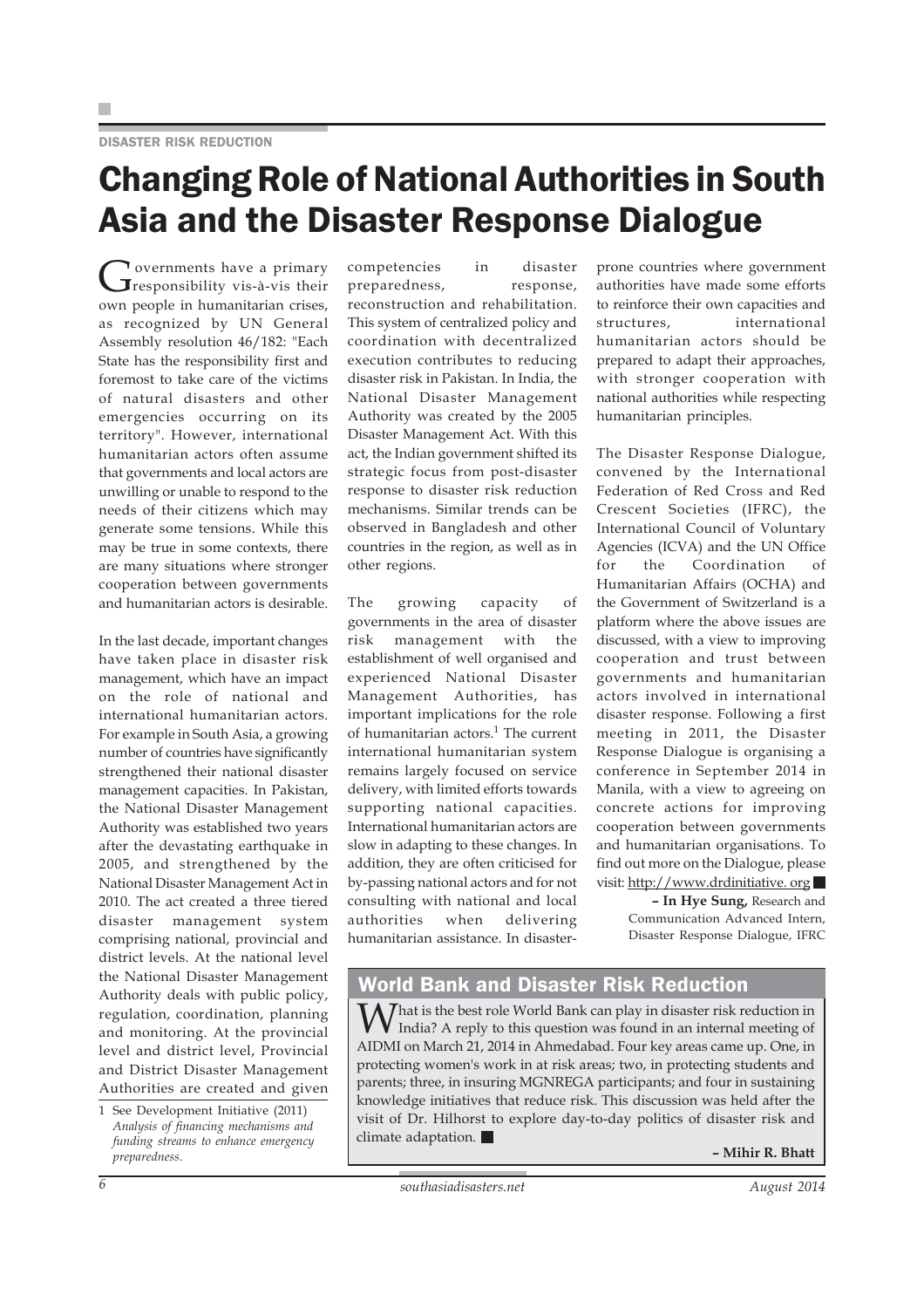# Incident Command System (ICS) for Crowd Management

Incident Command System (ICS) is<br>a management framework that a management framework that originated in the USA in 1970's and has since been adapted in various countries across the world including India- where it is known as Incident Response System (IRS). As a framework, it provides scope for application in diverse emergency situation or even planned event such as popular festivals, various mass gathering etc. This feature of ICS where it can be applicable in diverse contexts, adds to its overall appeal as the prevailing approaches often are predominantly hazard or eventspecific, limiting thereby its further development due to insufficient application. Mass gathering involves crowd management and inherently carries the risk of stampede if not managed systematically.

Mass gathering particularly when it is anticipated or expected such as religious festivals, sporting events etc. provides opportunity to apply ICS for a better and more effective management. The key feature of such application lies in bringing coordination among different agencies which are involved such as police, fire department, administration, health, NGOs, local volunteers etc. While the overall responsibility remains with the team that is known in ICS terminology as the 'Command Staff', the management on the ground is to be done by the 'Operation Section' that is supported by 'Planning' and 'Logistics Section' and if needed by the 'Finance and Administration section'.

A typical ICS team for crowd management would thus involve an

'incident commander' overall in charge with her support staff such as 'Liasion', 'Safety' and 'Information Officer', and other trained personnel from various agencies to work together for the accomplishment of overall incident objectives. In this framework, the operation section of ICS in a crowd related incident, can work through the concept of dividing the entire site into smaller 'divisions' or by assigning specific tasks to 'groups'. A temple premise for example can be divided into many divisions, according to the principle of 'span of control' so that each division is managed in an integrated framework. A 'group' in such scenario can be, Bomb Disposal Squad, Public Address System, VIP Visit Facilitation Team etc.

To describe overall ICS application, in brief, the broad methodology emphasizes strategising and planning on the basis specific time period called 'operational period'; identifying clear and specific objectives for each such operational period; followed by planning meeting on how to meet those objectives. Such planning to be realistic and effective is to be based on 'resource' position wherein 'resource' can mean both personnel and material. For example, resource in case of crowd management can be a range of items from ropes to signage's, pre fabricated structures and other barricade equipments, drinking water and food outlets, fans and other cooling devices, toilets, lighting system, surveillance and public announcement system, medical first aid, doctors, paramedics, ambulances, divers, volunteers etc. Inventory of these resources is

essential for their proper utilization and for planning purposes. These resources are then assigned to specific 'division' and 'groups' to achieve predetermined objectives over a particular operational period. The performance of both the operational plan and employed tactics are continually monitored and in case of gaps, they are revised soon enough to ensure that any unanticipated development is quickly factored in within the overall planning process.

For a crowd involving few lakhs people, for example, the ICS approach would entail, preparation beforehand, provision of basic facilities for the ICS team called 'responders' and a clear 'strategy' and planning so that everybody in the IC management team is aware of their individual role and overall division or groups tasks. Information flow is a key factor and ICS encourages sharing of information as much as possible among different members and also with public during a crowd management liasioning becomes significant for example, traffic control, resource mobilization etc.

Knowledge of local people about crowd and their environment is an important attribute that needs to be incorporated and similarly various volunteers and civil society organizations who play important role can be made partners in the overall ICS framework. In summary, the ICS as a tool has immense potential to aid in crowd management and needs to be further promoted for wider application.

## **– Biswanath Dash,**

Jamsetji Tata Centre for Disaster Management, India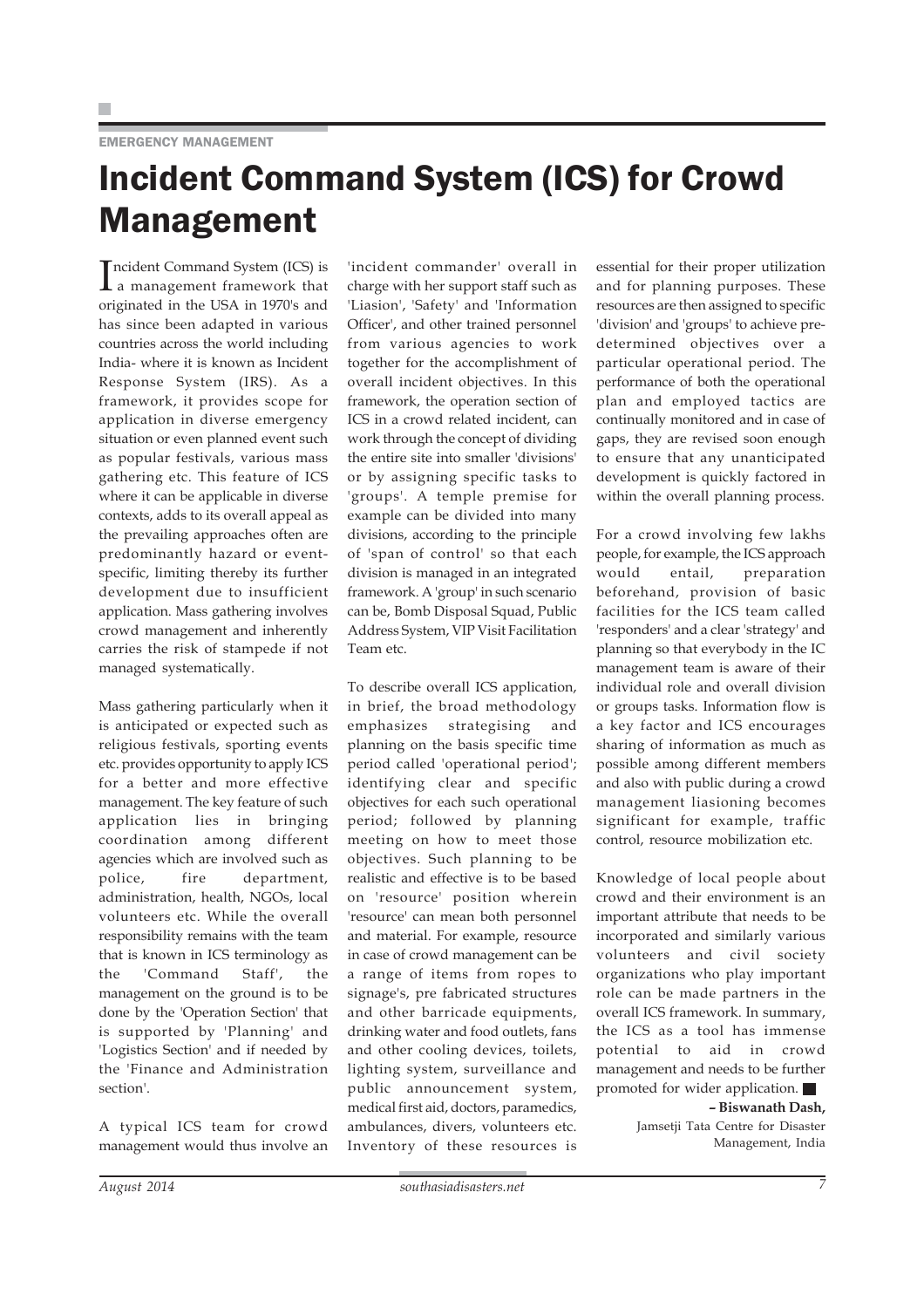## TECHNOLOGY IN DRR

# How Useful is GIS in Disaster Management in India?

India is one of the most<br>Ivulnerable developing countries to vulnerable developing countries to suffer very often from various Natural Disasters, viz. earthquakes, floods, cyclones, tsunamis, landslides, forest fires, droughts; etc. Natural disasters are as old as human history but the dramatic increase and the damage caused by them in the recent past have become a cause of national and international concern. Over the past decade, the number of natural and manmade disasters has riser inexorably. The super cyclone of Orissa (1999), the Gujarat earthquake (2001) and the Tsunami (2004) affected millions across the country, due to lack of technology and scientific approach, it was difficult to predict natural disasters.

There are techniques available, like remote sensing and GIS, which help to identify areas that are disaster prone, zoning them according to risk magnitudes, inventory populations and assets at risk, and simulating damage scenarios as they provide

instant access to information required for management decision. The strength of GIS lies in the ability to represent the real world situation closely with layers of information (maps) that can be combined in a predetermined manner to identify the impacts of a natural hazard through the introduction of hazard dimension. GIS aids in quickly establishing full a situational awareness by linking people, process and a information together using geography.

GIS is being used in many governmental and private organizations and many advanced GIS applications have been developed for regular disaster management decision making purpose. In addition to that with the availability of high-resolution satellite images and the mapping/ surveying base from the topographical and thematic maps (forest fire map, flood hazards maps, earthquake vulnerability zonation, landslide hazard zonation etc).

In a typical disaster management cycle (Figure-1), disaster preparedness constitute the predisaster planning phase i.e. before disaster occurs and response, recovery and mitigation as the postdisaster planning phase i.e. disaster prevention phase. In the disaster prevention phase, GIS is used to manage the large volume of data needed for the hazard and risk assessment. In the disaster preparedness phase, it is a tool for the planning of evacuation routes, for the design of centers for emergency operations, and for the integration of



satellite data with other relevant data in the design of disaster warning systems. In the disaster relief phase, GIS is extremely useful in combination with Global Positioning System in search and rescue operations in areas that have been devastated and where it is difficult to find one's bearings. In the disaster rehabilitation phase, GIS is used to organize the damage information and the post-disaster census information, and in the evaluation of sites for reconstruction. Hence, GIS is a useful tool in disaster management if it is used effectively and efficiently.

In India a number of scientific innovative approaches have been used for disaster management. The Disaster Management Support (DMS) is GIS based integrated programme of ISRO, that provides timely support and services from aero-space systems, both imaging and communications, towards efficient management of disasters in the country. The DMS

> programme addresses disasters such as floods, cyclones, droughts, forest fires, landslides and Earthquakes. These include creation of digital database for facilitating hazard zonation, GIS based damage assessment, etc., monitoring of major natural disasters using satellite and aerial data; development of appropriate techniques and tools for decision support, establishing satellite based reliable communication network, deployment of emergency communication equipments and R and D towards early warning of disasters.

*<sup>8</sup> southasiadisasters.net August 2014*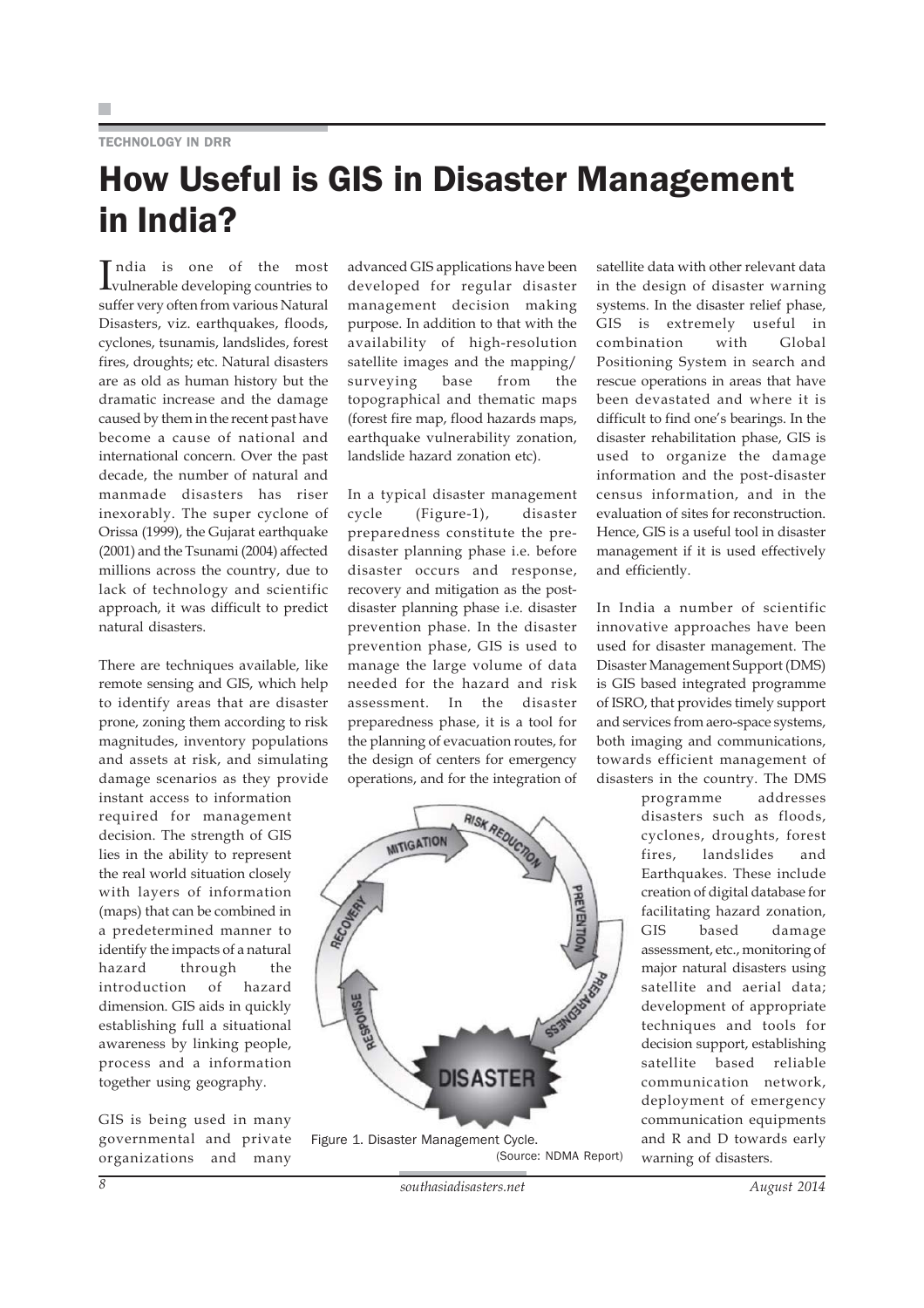

Figure 2. GIS Application Development. (Source: ESRI, user guidelines)

Notable GIS based initiatives include the Natural Resources Information System under National Natural Resources Management System (NNRMS) of Planning Commission; National Spatial Data Infrastructure (NSDI) of Department of Science and Technology (DST); Bhuvan Image Portal of Department of Space (DOS); Delhi State Spatial Data Infrastructure (DSSDI) of Delhi State; National Urban Information System (NUIS) of Ministry of Urban Development (MUD). There are many different disaster management organizations that are using GIS applications for various purposes. They are enlisted as follows, National Disaster Management Authority (NDMA), State Disaster Management Authorities (SDMA), District Disaster Management Authorities (DDMA), National Institute of Disaster Management (NIDM), National Disaster Response Force new center "National Centre for Disaster Management (NCDM) has been established by the Ministry of Agriculture, Government of India. NCDM is setup in Indian Institute of Public Administration (IIPA).

NCDM is also the nodal agency for coordinating relief and rehabilitation work during natural calamities. Similarly, the Disaster Management Institute (DMI), Bhopal set up after the gas tragedy conducts awareness programs for NGOs and the public at large. A National Information Center of Earthquake Engineering (NICEE) has been set up at the Indian Institute of Technology Kanpur. The Center is sponsored by HUDCO, Telecom Commission, Railway Board, Ministry of Agriculture, Department of Atomic Energy and AICTE. NICEE-India will meet the needs of the country in terms of "information" on Earthquake Engineering. The Disaster Management Institute established by the Madhya Pradesh government in the backdrop of the Bhopal Gas Tragedy, offers training, research and GIS consultancy services on subjects related to prevention, mitigation and management of disasters. Disaster Mitigation Institute, Ahmedabad, Gujarat.

Now a day's GIS based applications like Web GIS and Mobile GIS plays a very important role in efficient mitigation of disasters. In addition to that communication satellite provides disaster warning and relief mobilization, Earth observation satellite provides required database

for pre disaster preparedness programmes and post-disaster preparedness programmes.

Karnataka State Natural Disaster Monitoring Centre (KSNDMC) is an autonomous body affiliated to the Department of Science and Technology (S and T), the Government of Karnataka. KSNDMC provides regular weather and natural hazards-related updates to the farmer, forest resources monitoring, agriculture and horticulture sector, fishermen community, transport sector, electricity sector and state and district level disaster management authorities in Karnataka.

The centre provides a Web enabled Geo-spatial early warning and decision support system for disaster management to synergise the 'Early Warning and Preparedness' activities related to management of natural hazards in Karnataka. Disaster Management can be very efficiently and cost effectively handled by using innovation in the technology. Highly sophisticated and effective Disaster Management systems can be developing accordingly which are basically GIS based. This can help us to reduce the casualties and damages caused by disasters.

The proper spatial data structure of information system for disaster management should be present to tackle the disaster and to manage it. The GIS database can be used to create elaborate and effective Disaster Management Information System (DMIS). An integrated approach using scientific research and technological advances should be adopted to mitigate and to manage natural hazards. Moreover there should be a national policy for natural disaster management.

> **– M. Rajamanickam** *and* **G. Victor Rajamanickam,** Center for Disaster Management, Prist University, Tanjavur, India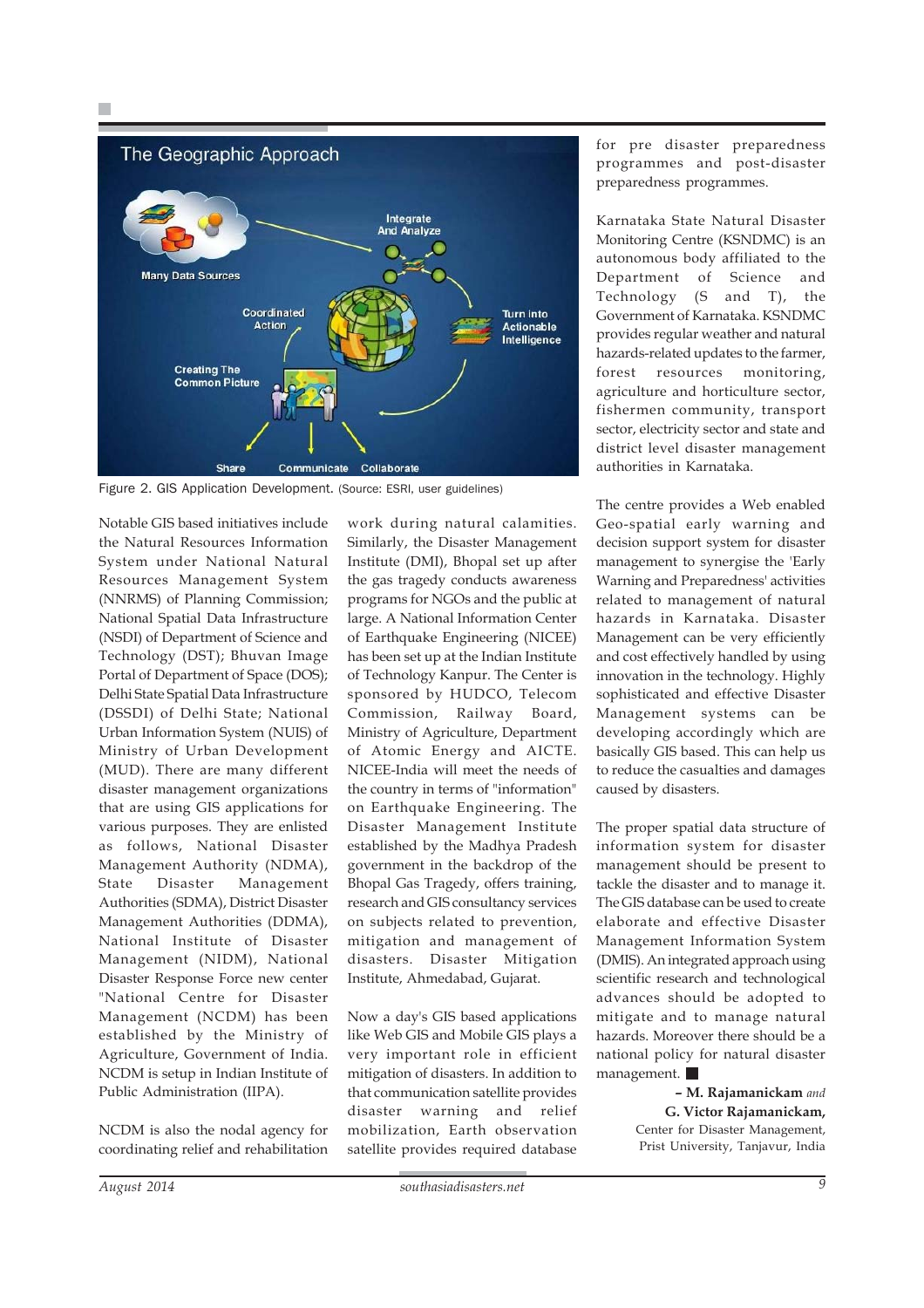## REDUCING VULNERABILITY

# Challenges of Disaster Risk Reduction in South Social Work Studies

The concept and practice of reducing disaster risks through systematic efforts to analyze and manage the causal factors of disasters, includes reduced exposure to hazards, lessened vulnerability of people and property, wise management of land and the environment, and improved preparedness for adverse events. [UN/ISDR – UN Office for DRR [15 January 2009]. Vulnerability most often includes elements of exposure [people, places and infrastructure at risk from a hazard], susceptibility [the degree to which the people, places or infrastructure are harmed], coping capacity [the skills, resources and opportunities of people and places to survive, absorb the impacts and manage the adverse outcomes] and adaptation capacity [the ability of people to implement necessary measures to reduce risks] [Cutter and Corendea, 2013; Beck et al., 2012)].

Social work studies in DRR usually highlight communities' administration systems, existing governance patterns, the application of policy and existing strategies, community infrastructure, knowledge, skills, adaptability of learning based on values and beliefs, social networking, peoples' relationship, leadership pattern, in disaster prone areas, to establish operative system so that when hazards strike, managerial systems can effectively operate to minimize disastrous situations.

Southeast Asia is prone to frequent natural disasters such as earthquakes and tsunamis.<sup>1</sup> Further, 'The Geography of Poverty, Disasters and Climate Extremes in 2030, reports on several weather-related calamities that have hit South and Southeast Asia. Population of Southeast Asia includes roughly 31 million people — 13.2 million in the Philippines; 4.9 million in Vietnam; 4.8 million in Thailand; 3.4 million in Indonesia; and 1.5 million in Cambodia. In South Asia, the numbers are even higher: 126.5 million people in India; 57.5 million in Pakistan and 20.9 million in Bangladesh. Without concerted action, the report contends, as many as 325 million people in just 49 countries will remain in extreme poverty.<sup>2</sup>

Climate Change is a great challenge as it has multifaceted impacts on communities especially on their livelihoods, agriculture, and health. This necessitates the inclusion of gender, children, people with disability, the elderly, lesbians, gays,

transgenders in the disaster management and climate change adaptation policies. The adverse impacts of climate change will lead to an increase in the frequency and severity of key hydrological and meteorological events in the South/ South-East Asia region. This demands for disaster preparedness prevention and adaptation to climate change.

Social work studies will have to focus on evidence for mitigating disasters in the aforesaid areas, keeping in mind the policies and strategies, leading towards mainstreaming of DRR at the local administration level. Use of technological usually fastens the services to be provided in the hazard prone areas. However, the penetration of technology in these areas is usually low. Evidence based studies in this area will help the policy makers to include the use of technology in all phases of DRR.

**– Ms. Sadhana Adhikary,** FSPO, *and* **Dr. Bigi Thomas,** Senior Faculty, Department of Social Work, Sardar Patel University, Anand, Gujarat

## Trending Data on Disasters

 $\bigcap$  tatistics and data are of critical importance for making informed  $\bigcup$  decisions. In the humanitarian sector, relevant data can form the basis of some important policies and interventions. Furthermore, data could also be used to either vindicate an existing measure or criticize it to suggest remedial measures. In this light, UN OCHA has announced the launch of *World Humanitarian Data and Trends 2013*, an annual publication that presents global and country-level data and trends analysis on humanitarian crises and assistance.

An indispensable resource for policy-makers, researchers and humanitarian workers, this report not only provides important statistics about the humanitarian sector but provides an overview of the sector's evolving landscape for making it more effective in a rapidly changing world. This report is a part of OCHA's efforts to improve the analysis of humanitarian data worldwide. Furthermore, such regional trending of data on disasters will be even more useful for local actions.

**– Kshitij Gupta**

<sup>1</sup> Disaster Management in Southeast Asia: Issues and Challenges, By Tan Teck Boon and Allen Yu-Hung, Lai | May 15, 2012

<sup>2</sup> Natural Disasters Keep People Poor By R. Jai Krishna Wall Street South Asia SGT Oct 21, 2013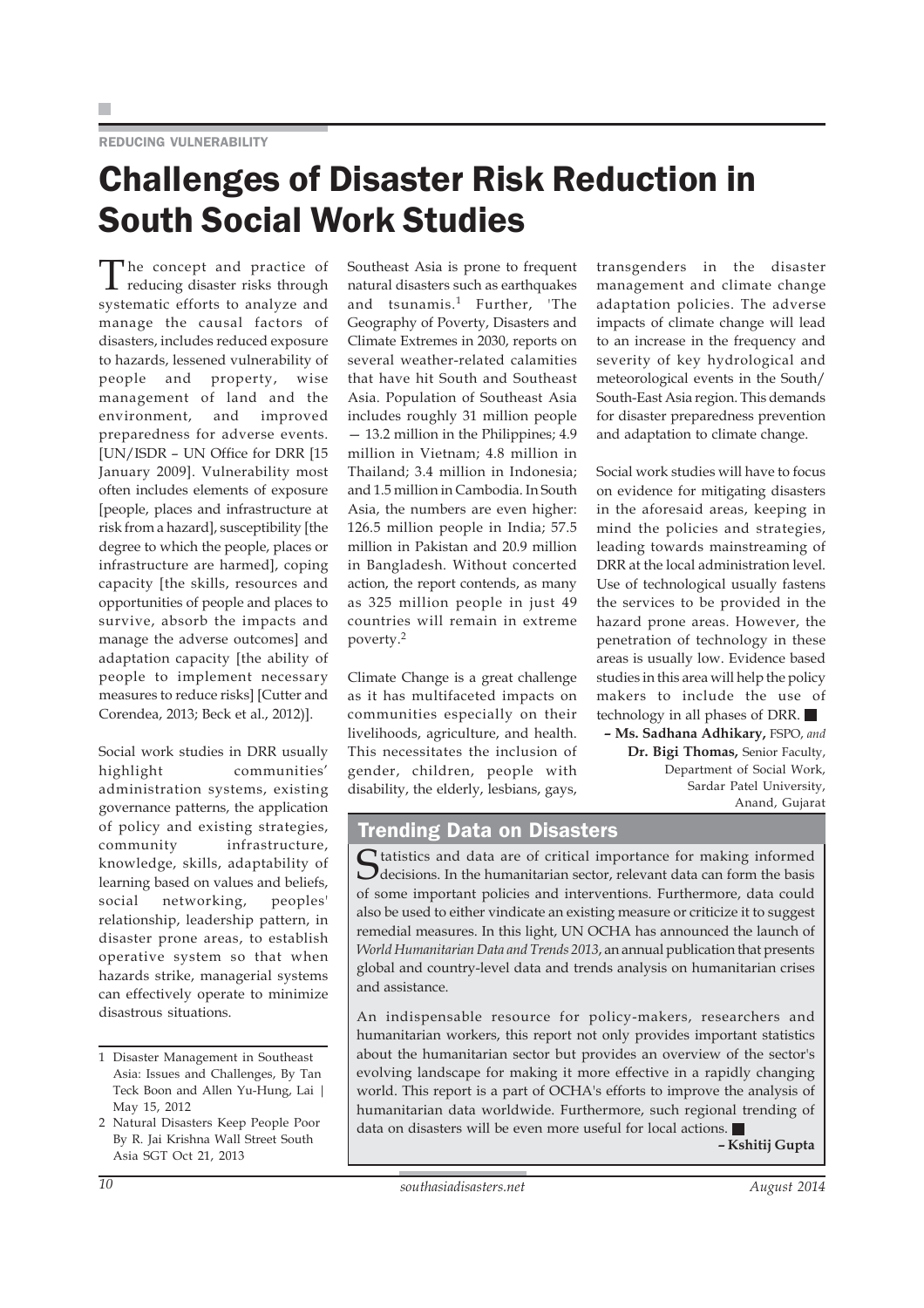CASE STUDY

# Achievement of Hirrak Development Center

The Hirrak development center works with fishing communities of the river Indus, small farmers and women working as agriculture labourers at the platform of their organization named 'Sindhoo Bachaoo Tarla' (save Indus river struggle) 'Halli sanjh' and 'Teraimet Sanjh' respectively at Tehsil Kot Addu Distt. Muzafar Garh, Punjab- Pakistan. This area is flood prone because of human intervention through Taunsa barrage comes in the Tehsil Kot Addu. The breakages of the Abbas Dyke in 2010 upstream Taunsa Barrage was disastrous for the entire district. In October 2013 Hirrak provided indigenous seed of wheat 'Ratur' to the women and small farmers for developing eco-system in agriculture and for developing organic crop of wheat for climate resilient sustainable agriculture.

The resulting wheat crop was very good and farmers spending remained very low. Now they will get wheat straw and wheat at the end of April 2014 from the same crop of wheat. 200 Kg of indigenous seed of wheat was distributed to 62 small farmers



including 27 women farmers. Farmers are very happy due to developing climate resilient organic wheat crop, the fertility of the land has been maintained and the use of insecticides and chemical fertilizers become zero and wheat crop from the seed is eco-friendly because it can be used 2-3 times as grass for animals and then grow again for giving wheat straw for animals and wheat as food for human being and animals

manure is used as fertilizers. The demand of this seed has increased after seeing its results by other small farmers and big land holders so when asked about marketing of organic wheat the farmers told they would use by themselves and also share with other farmers who were asking for seed for the next crop. Below the data up to March 2014 taken from farmers is represented. **– Zafar Lund,** Hirrak Development Centre

| No.            | Name of<br>Farmer       | <b>Basti</b> | Land<br>cultivated | Seed<br>used | Fertilizer<br>Insecticide | Data about organic wheat              |                     |                      | Date 10/3/2014              |                      |                    |                                 |                                  |                        |                   |
|----------------|-------------------------|--------------|--------------------|--------------|---------------------------|---------------------------------------|---------------------|----------------------|-----------------------------|----------------------|--------------------|---------------------------------|----------------------------------|------------------------|-------------------|
|                |                         |              |                    |              |                           | Income<br>used as<br>Grass<br>(in Rs) | Spending<br>(in Rs) | Expected<br>Spending | Use of<br>Crop              | Center of<br>Meeting | Type<br>of<br>Seed | Income<br>from<br>Wheat<br>Crop | Income<br>from<br>Wheat<br>Straw | <b>Total</b><br>Income | Total<br>Spending |
| $\mathbf{1}$   | <b>Irshad Ahmad</b>     | Khangha      | 2 Kanal            | 10 Kg        | No                        | 12000                                 | 800                 | <b>Rs 100</b>        | Self                        | Khangha              | Ratur+<br>591      |                                 |                                  |                        |                   |
| $\overline{2}$ | Aisha Mai               | Kalati       | 12 Kanal           | 90 Kg        | no                        | no                                    | 6000                | <b>Rs 2400</b>       | all<br>members              | Kalati               | Mix                |                                 |                                  |                        |                   |
| 3              | Amna Mai                | Babar wala   | 12 Kanal           | 60 Kg        | no                        | no                                    | 7000 no             |                      | all<br>members<br>Babar ali | Babar ale            | Mix                |                                 |                                  |                        |                   |
| $\overline{4}$ | Rabnawaz                | Khangha      | 6 Kanal            | 40 Kg        | no                        | 8000                                  | 2000                | <b>Rs 800</b>        | Self                        | Khangha              | Mix                |                                 |                                  |                        |                   |
| 5              | <b>Gulam Abbas</b>      | Khangha      | 3 Kanal            | 25 Kg        | no                        | 18000                                 | 1900 no             |                      | Self                        | Khangha              | Mix                |                                 |                                  |                        |                   |
| 6              | <b>Mohd Nawaz</b>       | Khangha      | 4 Kanal            | 30 Kg        | no                        | 8000                                  |                     | 3100 Rs 700          | Self                        | Khangha              | Mix                |                                 |                                  |                        |                   |
| $\overline{7}$ | <b>Saeed Ahmad</b>      | Lombar ala   | 12 Kanal           | 80 Kg        | no                        | no                                    |                     | 2400 Rs 800          | Self                        | Lombar ala           | Mix                |                                 |                                  |                        |                   |
| 8              | <b>Riaz Ahmad</b>       | Khangha      | 3 kanal            | <b>25 Kg</b> | no                        | 13000                                 | 1400                | <b>Rs 300</b>        | Self                        | Khangha              | Mix                |                                 |                                  |                        |                   |
| $\overline{9}$ | Rabnawaz S/o<br>Khuda B | Khangha      | 3 kanal            | 25 Kg        | no                        | 10000                                 | 1500                | <b>Rs 500</b>        | Self                        | Khangha              | Mix                |                                 |                                  |                        |                   |
| 10             | Mumtaz<br>ahmad         | Shingri      | 4 Kanal            | 25 Kg        | no                        | 16000                                 | 3000 no             |                      | Self                        | Shingri              | Mix                |                                 |                                  |                        |                   |
| 11             | <b>Mohd Najaf</b>       | Khangha      | 4 Kanal            | 30 kg        | no                        | 8000                                  | $1100$ no           |                      | Self                        | Khangha              | Mix                |                                 |                                  |                        |                   |
| 12             | Saeed s/o               | Lombar ala   | 2 Acre             | <b>80 Kg</b> | no                        | 15000                                 | 8000                | 1500                 | Self                        | Lombar ala           | Mix                |                                 |                                  |                        |                   |

Photo: Hirrak Development CentreHirrak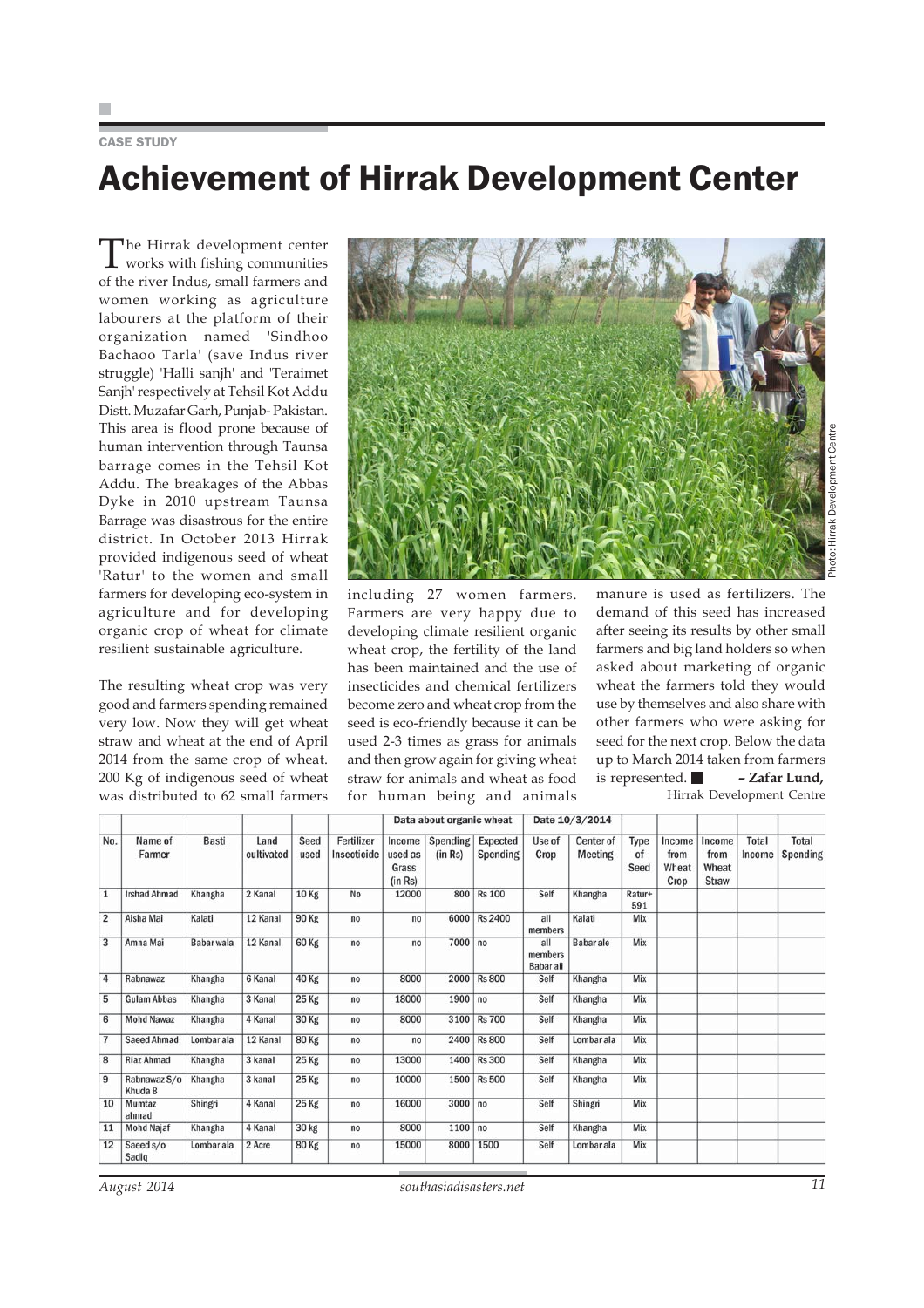## NEW INITIATIVES

# PMRDF: An Experiment to Bridge Bharat with India

*"To face the growing challenge of Maoism, a threefold approach is required: political approach, developmental approach and maintenance of peace and order. PMRDFs will help in creating an environment in which development and politics takes place peacefully." Mr Jairam Ramesh in his inaugural PMRDF speech at TISS Hyderabad, 2012*

**PMRDF** which stands for the Prime Minister Rural Development Fellows Scheme is an initiative of the Government of India with Tata Institute of Social Sciences (TISS) as the academic partner. PMRDF was envisioned keeping in mind the involvement of youth in tackling poverty at the grass root level. As per Mr. Ramesh *"We need to expand the pool of professional human resources to confront the challenge of poverty head-on. PMRDF is an experiment to address this challenge."*

The first batch of PMRDF started in the year 2012 and had 156 fellows. This year, admissions were open for the second batch and after rigorous screening, 160 candidates have been selected. Training of first cohort (80 fellows) is currently underway.

## Genesis

Despite India being on the growth trajectory for more than a decade and half, major part of Central and Eastern India lags far behind in development. Other characteristics such as high poverty ratio (exceeding 50% of the population), large areas under forest cover, high proportion of tribal/dalit population etc. are also common attributes to these areas.

Gradually, it was realized that the development deficit and rights of the people in these region cannot be addressed without a special drive for transformation of local administration into an empathetic development administration. In order to accelerate the reform process

and infuse optimism among key stakeholders, the strategy of placing high quality additional human resources (fellows) was adopted. The fellows will leverage support to the reform process and provide appropriate inputs in decision making of the district leadership.

## Roles and Responsibilities

- To undertake historical, geophysical, agro-ecological, social and economic analysis of the district.
- Work with institutions of the

poor to build their capacity and help them access their rights and entitlements.

- Facilitate capacity building in SHGs, and in institutions of local democracy, like panchayats.
- Conduct socio-economic analysis of the local areas at Block level and contribute in ascertaining the felt needs of the people.
- Help district administration in local area planning.
- Assist in better implementation of poverty alleviation programmes, particularly

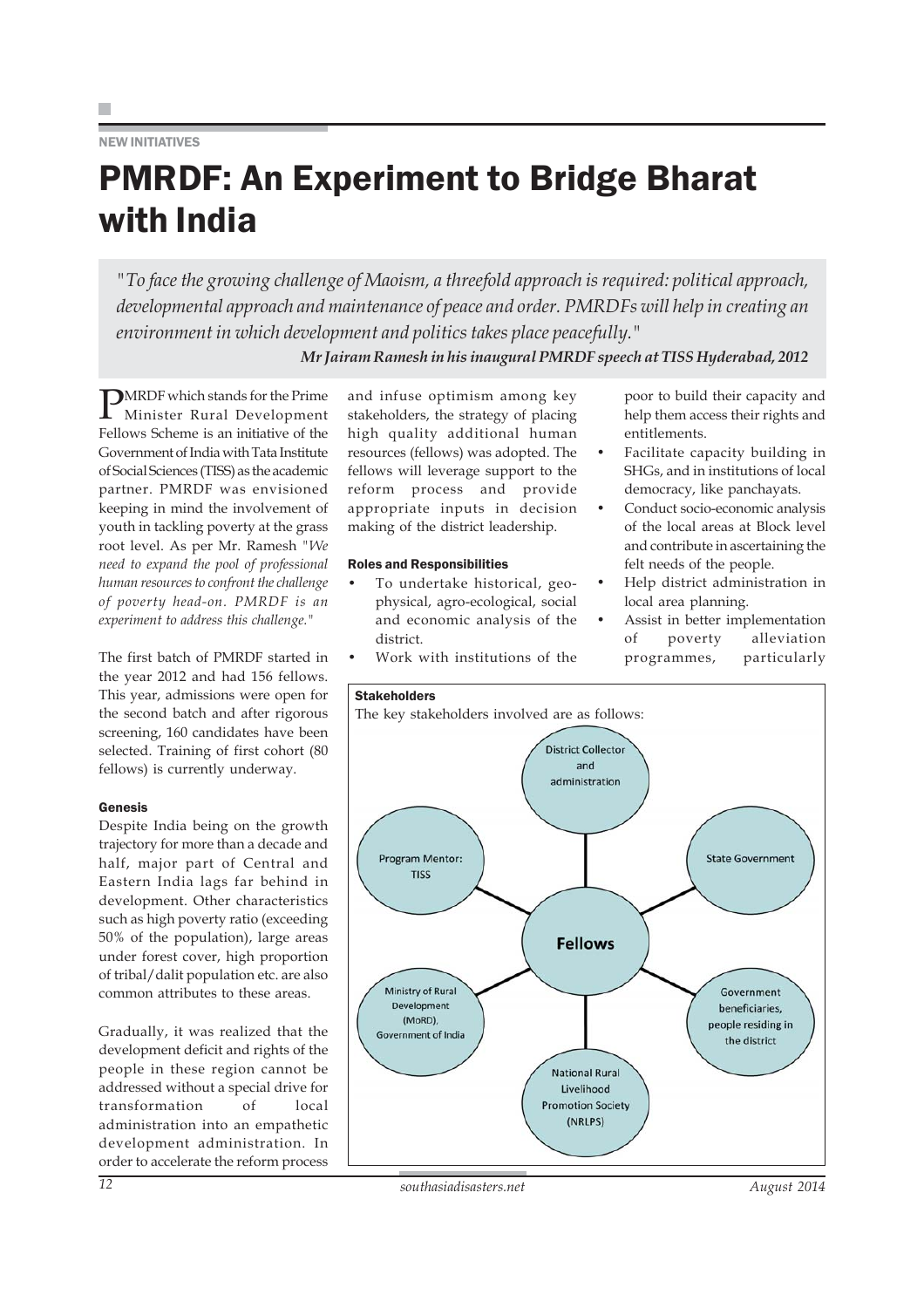MGNREGA, NRLM, National Rural Drinking Water Programme, NBA, IWMP, NSAP, IAP, ICDS, NRHM, SSA/RMSA etc.

- Undertake action research to discover more appropriate ways of programme delivery by the district administration.
- Design and implement innovative projects.
- Provide feedback on rural development initiatives.

The duration of the fellowship is for a period of two years and after that the fellow will be attached with any of the State Rural Livelihood Mission (SRLM) for a minimum period of one year.

## Why I wanted to become a Fellow

After graduating in Rural Management from Xavier Institute of Management, Bhubaneswar, PMRDF was the best option for me to pursue my career as a community facilitator. A fellow will act as a 'development agent' which will help in bridging program delivery mechanism and developmental and governance deficits. Personally for me, this is an opportunity of not only interacting directly with the people but also closely observing the administrative machinery of the district.

This fellowship will be a mix of fieldoffice work in which TISS (Tata Institute of Social Sciences) is the partnering institute. The multidimensional work scope covering project monitoring, implementation, and research aspect is the most unique proposition for me. To enhance research and analytical skills, TISS will be providing a M.Sc. / M.A. degree in 'Development Practices' after two years.

## PMRDF as a DRR Strategy

My internship with School of Good Governance and Policy Analysis, Government of Madhya Pradesh for the preparation of District Disaster



Children receiving Primary Education (SSA), Gunjigaon Village, Kandhamal.

## Management Plan (DDMP) for Burhanpur, Madhya Pradesh will come in handy to undertake a disaster mapping exercise in the district allocated to me. This will be a multiphase exercise with first phase being a general overview of the district and the institutional arrangements available in coping with disaster (both manmade and natural disasters). The second phase will cover Hazard, Vulnerability, Risk and Capacity (HVRC) Analysis followed by District Action Plans comprising of Risk Mitigation,

Preparedness, Response and Recovery and Reconstruction.

Effective coordination with District Collector and Line Departments with inputs from various stakeholders including CSOs, CBOs, NGOs and people in general are a must for coping with any disaster.

**– Arpit Asthana**

*References:*

1. pmrdfs.tiss.edu 2. PMRDF guidelines (http:// www.rural.nic.in/sites/ programmes\_PMRDFS.asp)

## Integrating Climate Compatible Development and Disaster Risk Management

A total of 38 officials including government officers from various line<br>departments (such as P.W.D, Water Resources, Irrigation, A.S.E.B, Education, Health, ICDS etc.) and representatives from nongovernmental organizations joined the workshop organised in Morigaon, Assam by ASDMA. The group actively participated in the exercises and discussions on current and future possible impact of climate change; efforts on adaptation and mitigation in Assam; and importance of integration Climate Compatible Development (CCD) in Disaster Risk Management (DRM). Different methods including group work, videos and sector presentation were used to ensure participation and discuss the issues in the local context of Assam.

The participants demanded direct technical assistance, research, and advocacy inputs into integrating climate compatible development with disaster risk management at district level in Assam. AIDMI facilitated the Climate Smart Disaster Risk Management (CSDRM) process. **– Vishal Pathak**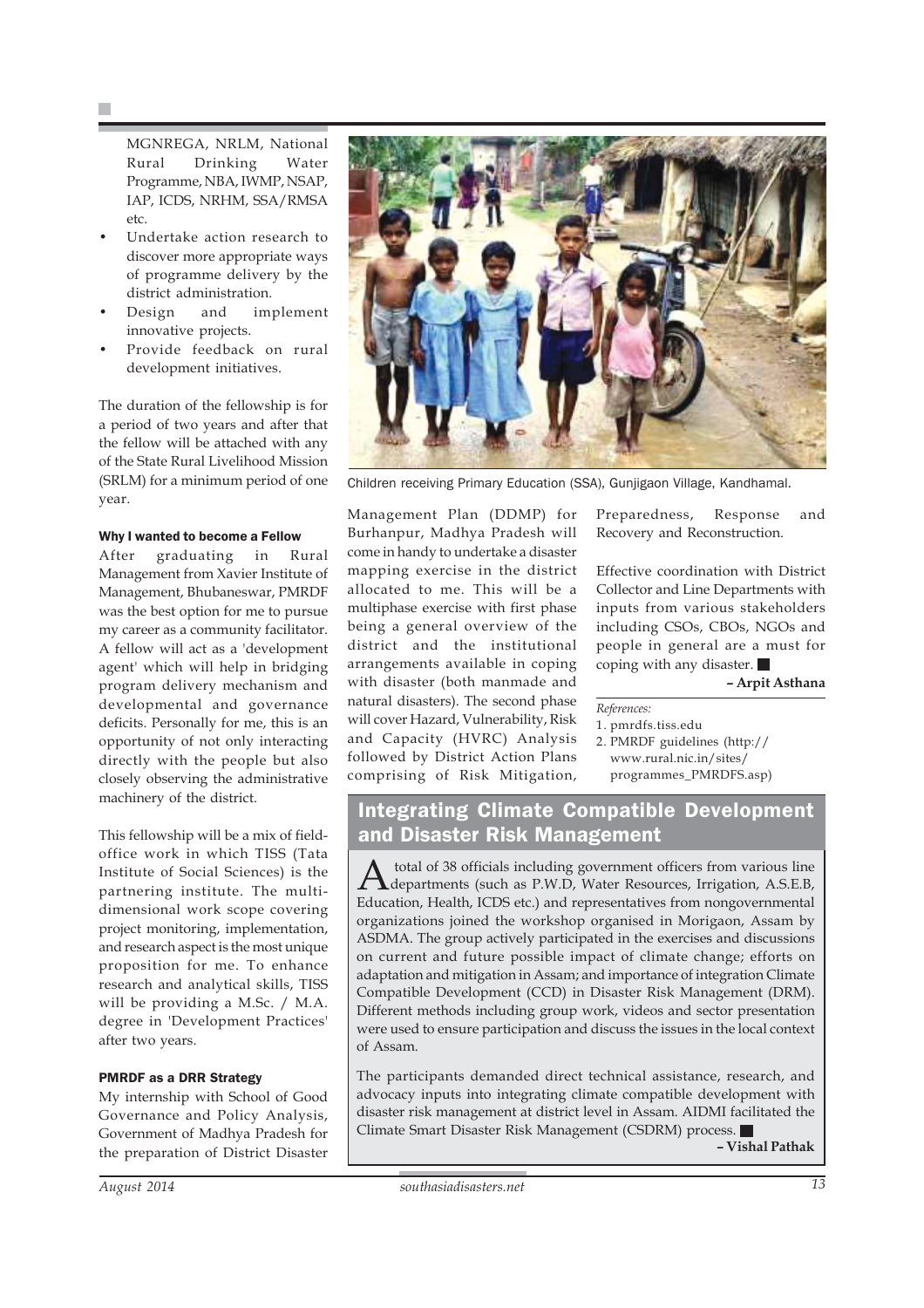## WOMEN AND DRR

# Empowering for Disaster Risk Reduction

*"Reach to People, Talk to People and Prepare People" – Builds Capacity to reduce Risks from Disasters and Climate Change by Advocating and Practicing. People Centered, People Led, and People Owned Resilience – Investing in Life Saving Education. Empowering Visually Impaired Women and Girls to Protect Lives in Disasters and Guiding against Sexual Violence and Health and Hygiene Problem. – By Saritsa Foundation (Saritsa Charity Trust)*

India has a population of about 10<br>
million visually impaired women million visually impaired women and girls. They are highly vulnerable in disasters and disruptions caused by the impacts of climate change. They suffer from a lack of societal recognition and face discrimination towards recognizing the need to mainstream them in the process of capacity building to minimize loss of lives, sexual violence against them and extreme conditions of health and hygiene problem they face.

It is an unfortunate reality in India where families, society and people in governance themselves have little awareness and preparedness at individual and family level to cope with disasters, how they could protect women and girls who are visually impaired in such emergencies?

There is a need to have a positive change to make visually impaired women and girl's inclusive part of plans and policies for empowering them to cope with disasters. Saritsa Foundation has a unique distinction in India for empowering visually impaired women and girls. This pioneering approach in its mission to provide equal opportunities to visually impaired women and girls to build their capacity with needed sensitivity for past 14 years has helped about 2500 women and girls to develop their skills for prevention, mitigation and preparedness for many kinds of disasters.

Disasters do not discriminate, human beings do. To make a small beginning to take care of above mentioned

concerns, Saritsa Foundation has chartered an innovative practice to provide an opportunity to the visually impaired, especially women and girls since it's birth. Saritsa Foundation has a distinction to put the Disaster Risks Reduction practice and preparedness on the map of India for the disabled. Saritsa Foundation has prepared and built capacity amongst 9950 disabled including 2500 women and girls by organizing workshops and preparedness with well defined modules, with practical trainings, mock drills and maximization of local resources in many disaster prone states of India. To sustain such a capacity building initiative Saritsa Foundation has prepared Braille books/Audio books in Regional languages.

The visually impaired participants are provided opportunity to learn to protect themselves and be self reliant to cope with disasters.

The Awareness, Education and Training are conducted with



Mainstreaming visually impaired women and girls in the process of disaster risk reduction has to be prioritized at the levels of family, community, national and state governments.

interactive participatory methodology.

- The participants are encouraged to analyze risk and vulnerability to them under various scenarios of their houses, their working places and their movement and their areas.
- They are encouraged to raise awareness among themselves and their families and prepared to respond accordingly.
- Make use of local resources and local experience and expertise.
- Participants are provided with practical training through mock drills by simulating live scenarios of disasters.
- Develop buddy system (Jodi system) to respond to disasters.
- Practice to cope with different emergencies as trained by practical training and mock drills.
- To practice multiple communication modes like, mobile, telephone, word of mouth warning, warning by local authorities on Radio, TV and announcement. Learn to adhere to these warnings.
- Network with their family members, societal forums and people in local governance.
- Be representatives in formulation of plans for evacuation, relief and rehabilitation.
- Raise their awareness to take care against sexual violence as well as needs for health and hygiene.
- Make provision for Braille books/Audio books in regional languages for sustainability of the effort.

**– Colonel Nagar M Verma,** Director General, Saritsa Foundation, India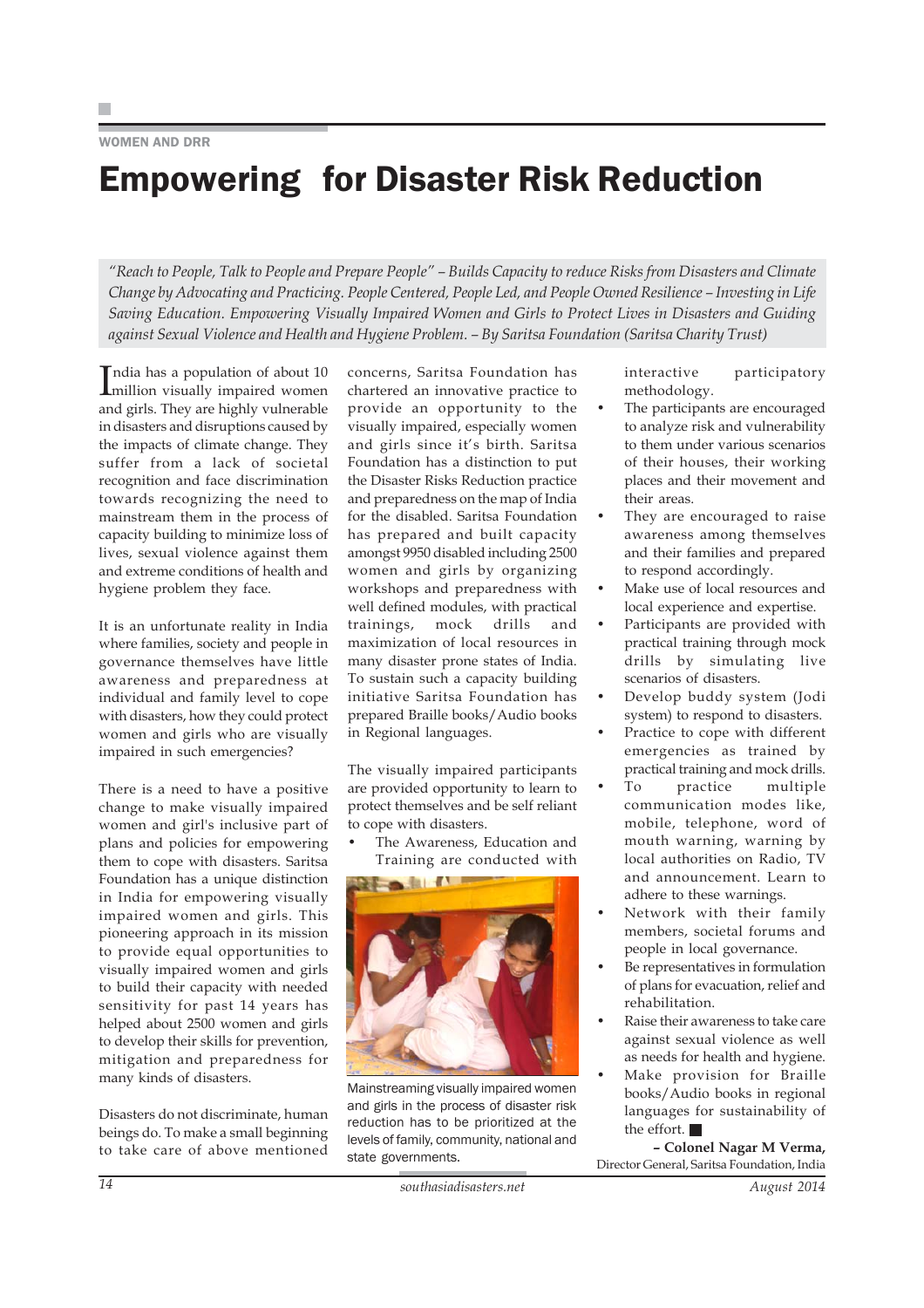## REDUCING VULNERABILITY

## Reducing Risk, Strengthening Response: The British Red Cross and its Partners in South Asia

Many parts of South Asia are<br>experiencing rapid change. Red Cross and Red Crescent Societies in the region, and the communities they assist, are faced with increasing risk driven by rapid urbanisation, climate change, civil strife and conflict. Yet, it is not only these challenges to which the British Red Cross and our partners in Afghanistan, Bangladesh and Nepal must adapt. The region is also confronted by a range of new opportunities relating to the potential of enhanced scientific understanding of risk; private sector development and uptake of emerging technology; and increasing institutional organisation and capacity within national governments to manage the risk and impact of disasters.

In rural areas, the efforts of Red Cross and Red Crescent Societies are increasingly directed at strengthening the resilience of at risk communities. In southern Bangladesh, for example, we are working with the Bangladesh Red Crescent Society and our partners in the German and Swedish Red Cross Societies to help communities manage the risk and impact of a range of shocks and stresses, especially cyclones and floods. Here, we are taking a community-based, volunteer-led approach which brings together livelihoods, water, sanitation and hygiene and disaster risk reduction support within an integrated risk management approach. In seeking to measure our contribution to the resilience of the communities we are working with, we will assess our impact on six characteristics of community resilience: knowledge and health; organisation; connectedness; access to



Barguna, Bangladesh: Those living inside the embankment are not only most exposed to the impacts of storm surges but are generally also the most vulnerable members of the community.

infrastructure and services; economic opportunities and management of natural assets.<sup>1</sup>

Avoiding an overly technocratic approach, the programme is mainstreaming action on crosscutting issues that are of particular pertinence in the area, including climate change, governance, conflict, gender and environmental resource management. Here, it is important to recognise that neither we nor our local partners are operating in a vacuum. Therefore there is a strong emphasis on the auxiliary role of the Bangladesh Red Crescent Society to the Government of Bangladesh in disaster risk management (DRM), and on coordinating closely with government and a range of other stakeholders at the local, district and national levels.

In the region's rapidly expanding towns and cities, we are seeking to strengthen the ability of Red Cross

and Red Crescent Societies to manage urban risk and to be prepared and ready for urban disaster response. For example, in Kathmandu, with funding from the UK Department for International Development, we are working with our colleagues in the Nepal Red Cross Society to deliver a major earthquake preparedness programme.

If an earthquake hit mid-Nepal tomorrow, it is predicted that more than 100,000 people would be killed, 300,000 injured and 1.8 million displaced. In response to this risk, an ambitious multi-stakeholder effort to prepare for such an earthquake is underway. The Nepal Risk Reduction Consortium, within which we are working, brings together the Government of Nepal, aid agencies, donors and international financial institutions to support national efforts in DRM, providing a common vision to rally around.

1 IFRC (2012) *Understanding Community Resilience and the Programme Factors that Strengthen Them* (Geneva, IFRC).Cross).